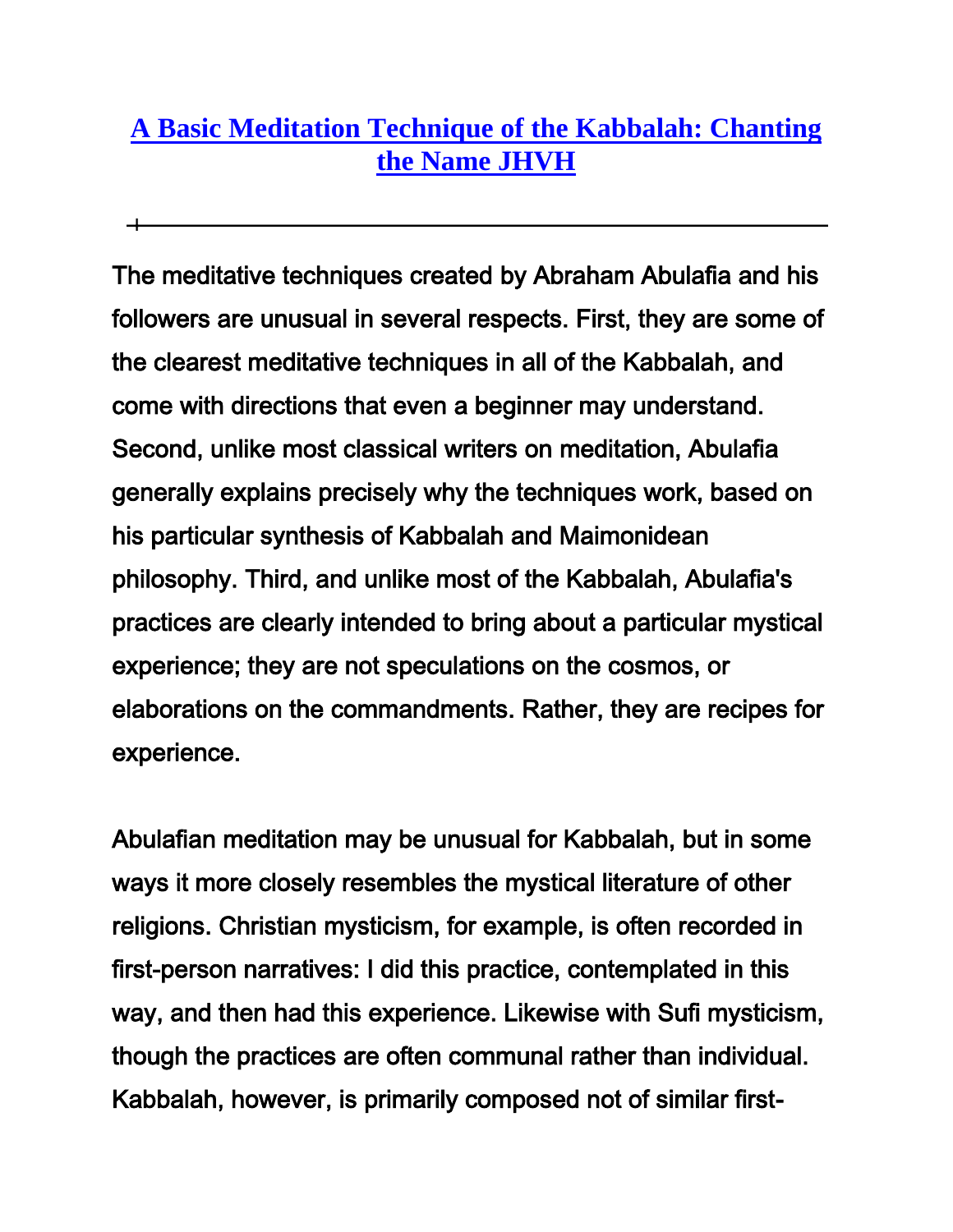person accounts, but of abstruse literature which may or may not be about direct experience. Today, there are excellent anthologies of Jewish "mystical testimonies" -- but these testimonies are not the primary form of Kabbalistic literature.

The truth is, they are not even primary in Abulafia's writings. What has happened, in the last forty years, is that Abulafia's meditation practices have been extracted from his books and presented as stand-alone exercises. In fact, when one actually opens Abulafia's books -- none of which has yet been translated into English -- one quickly sees that this extraction is a bit misleading, because Abulafia's prophetic techniques are tied to the type of prophecy one receives. In general, the techniques involve manipulation and permutation of the Hebrew language. What they bring about, in Abulafia's accounts and my own experience, is often a kind of stream of free association which plays within the concepts and words being permuted. Notice, though, that if you don't have the tools to interpret the "prophesies" you are receiving, they will be meaningless.

Suppose, for example, you are associating using gematria, the numerical equivalents of letters. Abulafia makes much of the equivalence of "Israel" with the term "Sechel Ha-Poal," which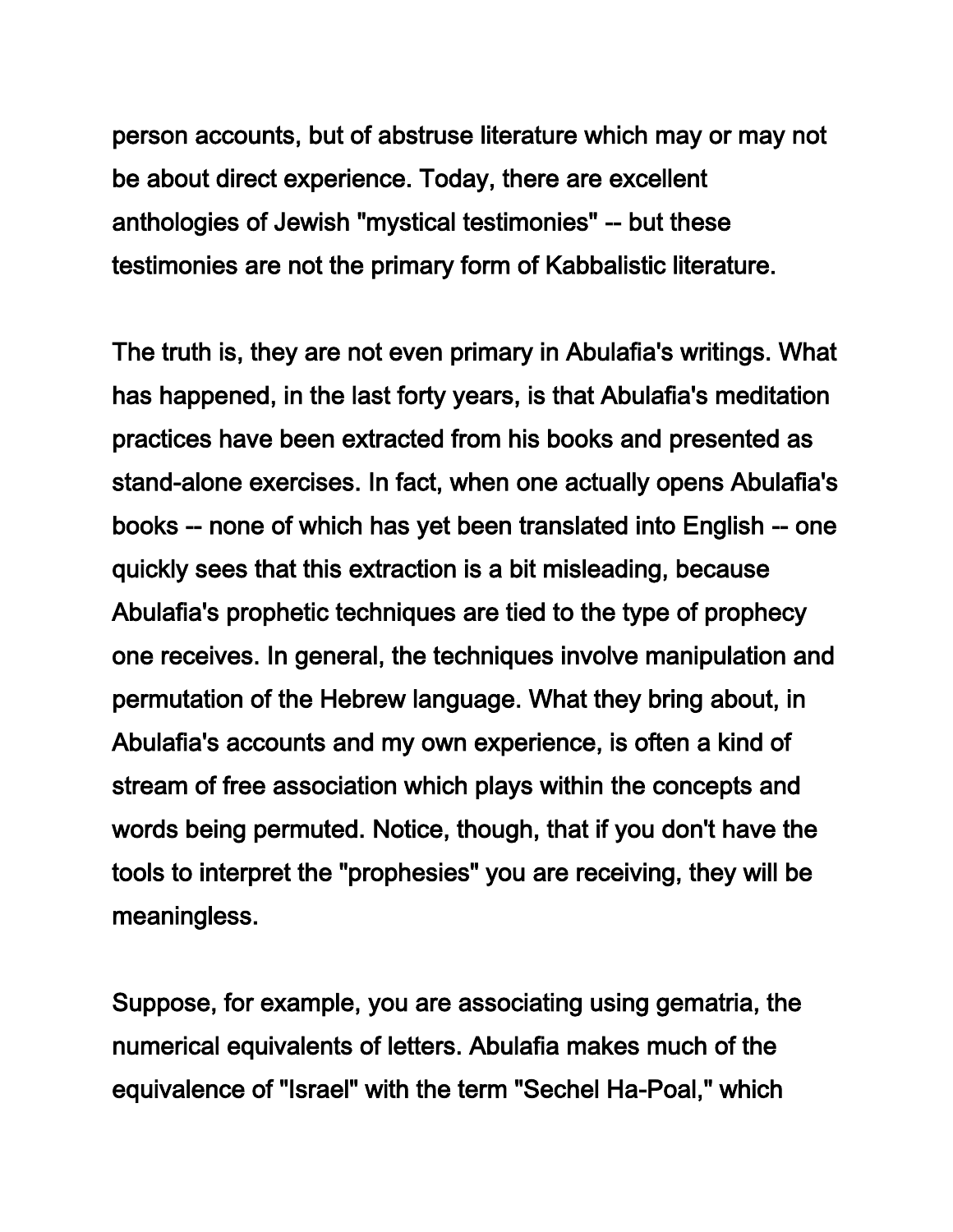means Active Intellect. But if you don't know that 541 is the numerical value of each, or can't calculate gematria that quickly, then you may reach the end of the line very quickly. Or suppose you have a vision of certain letters, as you are rotating through the 72-letter name of God (really, the 216 letter name, comprised of 72 triads). This can be a beautiful experience, but without the tools to make sense of what you are seeing, an experience is all it is. It's ecstasy, but not prophecy.

For those dabbling in spiritual matters, or using meditation as a substitute for "getting high," experience is quite enough. This is why, I think, the term "ecstatic Kabbalah," which was used by certain scholars, is often used instead of "prophetic Kabbalah," which was used by Abulafia himself. Ecstasy is a diffuse experience; prophecy is particular. Ecstasy is focused on the escape from the world; prophecy on how the escape relates to the rest of life.

In the wake of the 1960s, whose mass spiritual phenomena were often focused entirely on escape and experience, Rabbi Aryeh Kaplan publicized the teachings of Abulafia, demonstrating that the mystical practices that were attracting many Jews to Buddhism, Hinduism, and other "Eastern" religions were present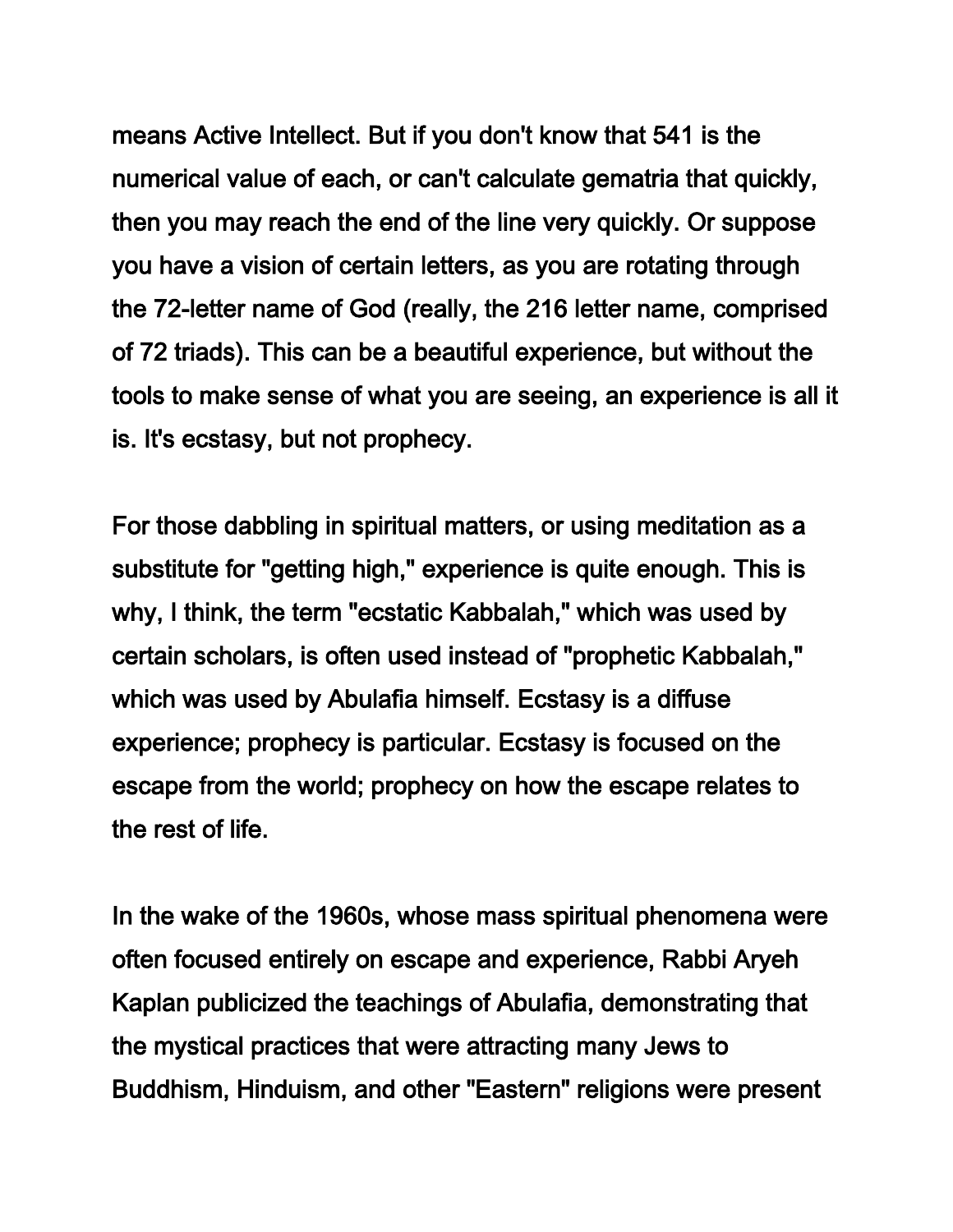right within Judaism itself. Kaplan had his own reasons for doing so. For our purposes, I simply want to make clear that the attainment of a mystical state is really only half of the "point" of Abulafia. We will focus on those techniques which work with very limited knowledge of Hebrew or Kabbalah, as did Kaplan. But for the other half of the project, which integrates the knowledge received in mystical states with the rest of the world, there is no way around actually learning the language, the symbols, and the terms of Judaism and Kabbalah.

One of Abulafia's simplest practices, popularized by Aryeh Kaplan, involves a series of head movements and breath, combined with pronouncing the Divine name.

The shortest version works by sounding out different Hebrew vowels together with the tetragrammaton (Y-H-V-H). When you do the practice, you'll want to sit comfortably in a place where you will not be disturbed, and allow the eyes to close. One begins with the first letter of the Divine name, Yood, and pronounces with the yood the vowels Oh, Ah, Ay, Ee, and Oo. Each vowel has a corresponding head movement, which resembles the way the vowel mark is written in Hebrew: with Oh the head moves up and back to center, Ah to the left and back to center, Ay to the right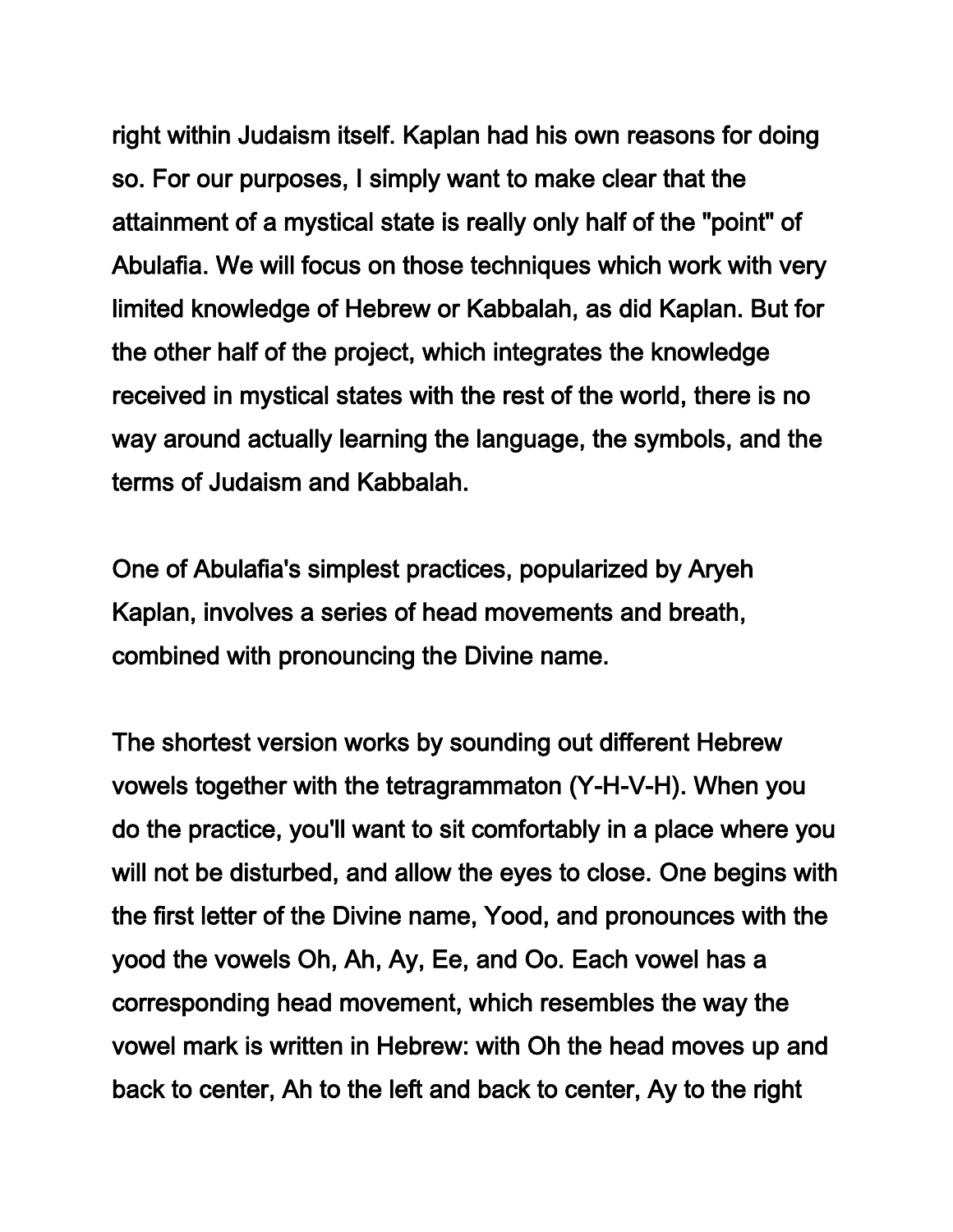and back to center, Ee down and back to center, and then Oo forward, backward, and back to center. Move your head with the breath: on each inhale you move away from center, then on the exhale, pronouncing the sound, you move back. So, it looks a bit like this:

- Inhale move head upward
- Exhale move head back to center, pronouncing Yoh
- Inhale move head to the left
- Exhale move head back to center, pronouncing Yah
- Inhale move head to the right
- Exhale move head back to center, pronouncing Yay
- Inhale move head downward
- Exhale move head back to center, pronouncing Yee
- Inhale move head backward
- Exhale move head foreward, backward, center, Yoo

You then repeat that process with the letters Hey, Vav, and then Hey again.

There are many layers to this practice. On the esoteric level, notice that since you're permuting each letter of the Divine Name with each vowel, somewhere in there you have pronounced the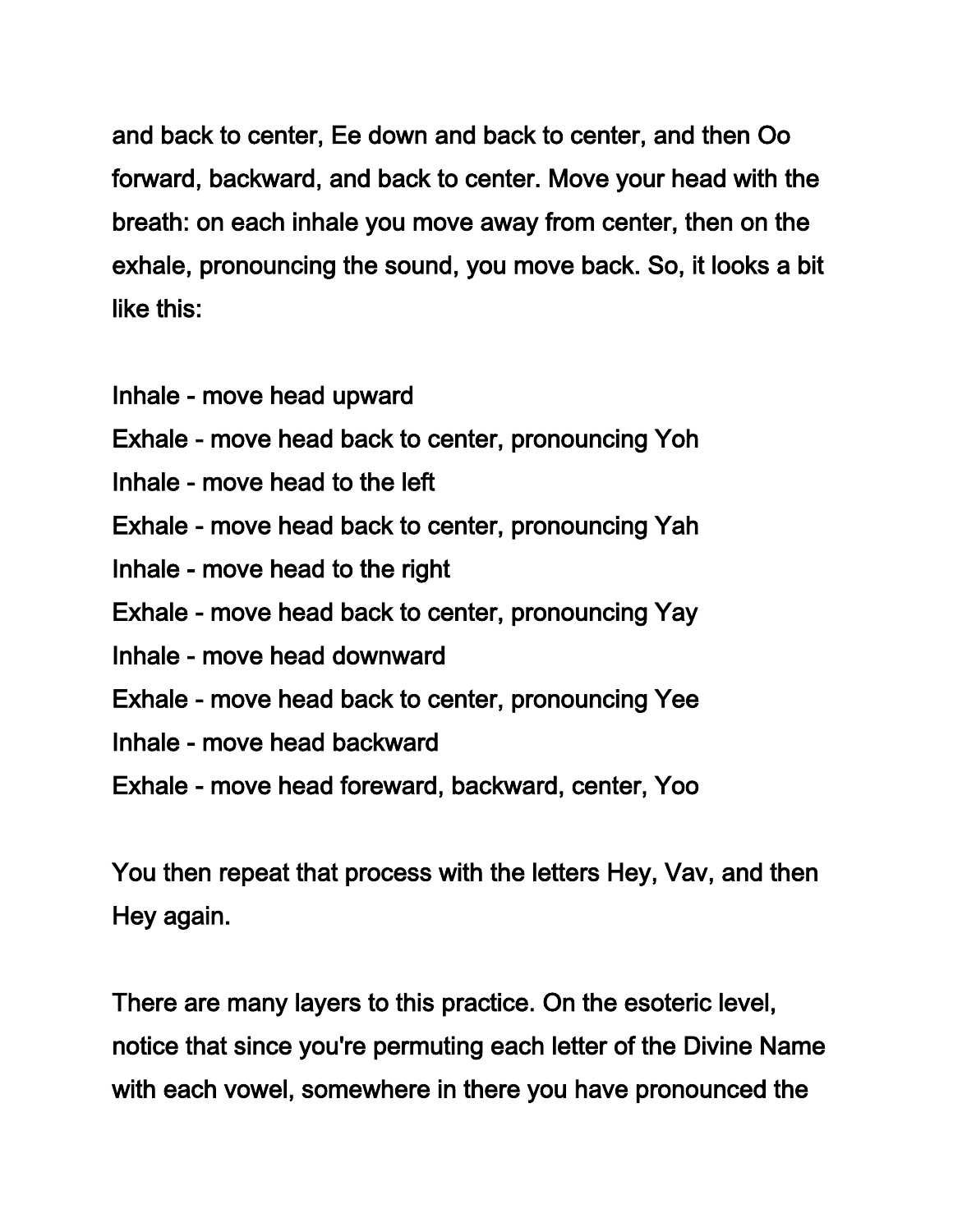ineffable name of God. On the more practical level, the complexity of this practice really focuses the mind. You can be thinking about mortgages, tests, and kids when you start, but in order to keep it straight, those thoughts just have to leave. Moreover, this is just the simplest level of the practice. As you develop, there are more and more complicated versions. One is to visualize the letters and vowels as you pronounce them. Another is to combine Divine names, such as YHVH and ADNY ("adonai"), and rotate through the vowel-sequence with the two names. You can even do one name backward and the other name forward.

Now, if this is approached as a sort of parlor trick, it's not very interesting or uplifting. But look closely at what Abulafia is doing: focusing the mind, and training the mind and body to work together. And all in a system that expertly pushes distracting thoughts away.

The results can be amazing. For example, there's a version of the practice above in which you rotate through the vowels on the exhale. Instead of just inhaling, you pronounce a vowel and move the head on the inhalation. So it sounds like "Oh-Yo... Oh-Yah..." etc., then "Ah-Yo, Ah-yah," then "Ay-yo, Ay-yah," and so on. The